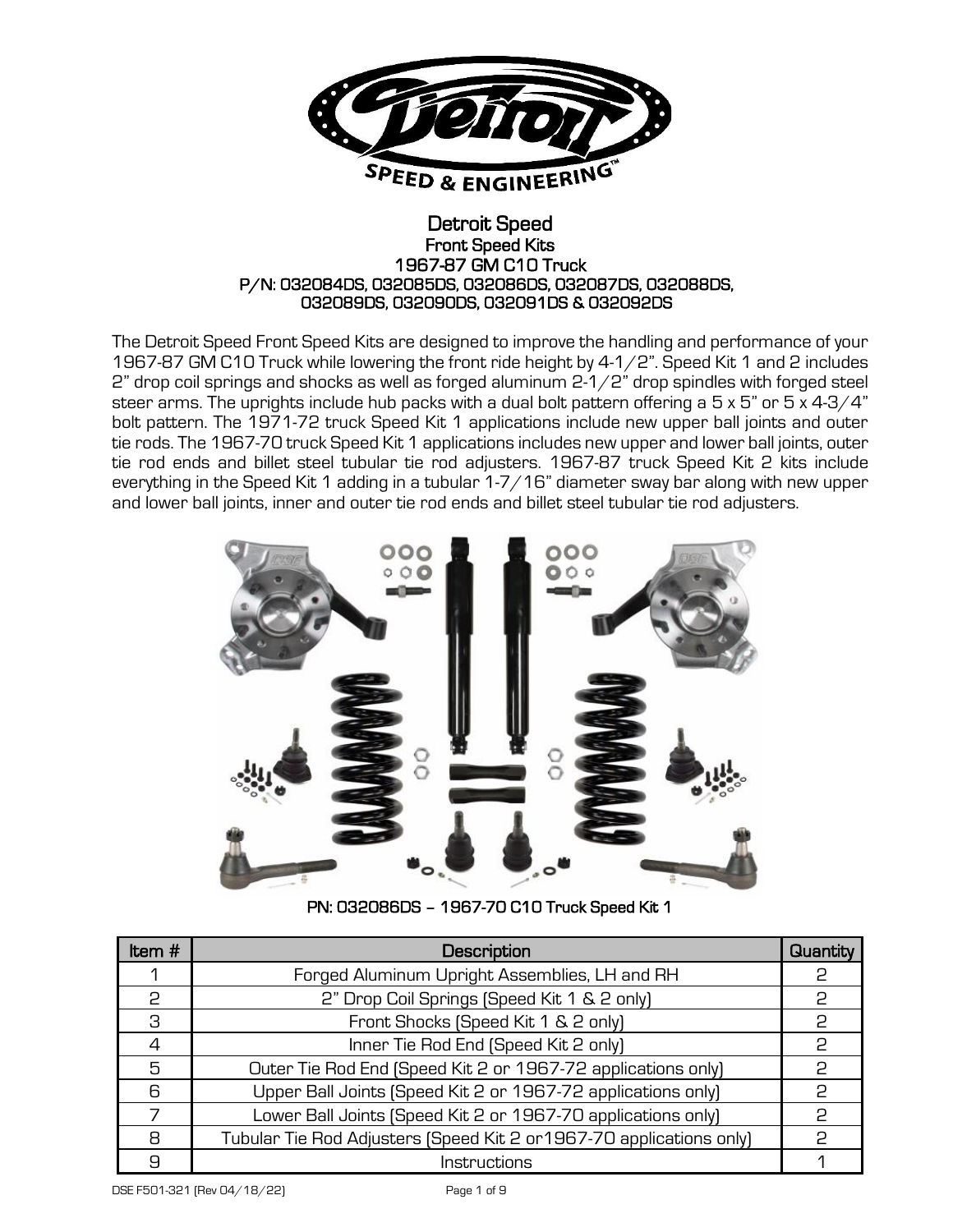## IMPORTANT:

All work should be performed by a qualified technician. Please read the entire set of instructions and fully understand all of the steps involved before beginning the project. Always make sure to wear the appropriate safety equipment for the job and properly support the vehicle. If you have any questions before, during, or after the installation, feel free to contact Detroit Speed by phone at (704) 662-3272 or by email at [tech@detroitspeed.com.](mailto:tech@detroitspeed.com)

| 1973-87 C10 Wheel & Tire Fitment Suggestions |                       |                      |                                |                                 |                           |  |
|----------------------------------------------|-----------------------|----------------------|--------------------------------|---------------------------------|---------------------------|--|
| Diameter<br>(in.)                            | <b>Width</b><br>(in.) | Backspacing<br>[in.] | Lug Nut<br><b>Thread Pitch</b> | Recommended<br><b>Tire Size</b> | Comments                  |  |
| <b>Stock Inner Fender</b>                    |                       |                      |                                |                                 |                           |  |
| 18                                           |                       |                      |                                | 275/45R18                       |                           |  |
| 19                                           | 9                     | $1/2$ "-20<br>5.25   |                                | 275/40R19                       | Deep Lug Nuts<br>Required |  |
| 20                                           |                       |                      |                                | 275/35R20                       |                           |  |
| Modified or No Inner Fender                  |                       |                      |                                |                                 |                           |  |
| 18                                           |                       |                      | $1/2$ "-20                     | 295/45R18                       | Deep Lug Nuts<br>Required |  |
| 19                                           | 11<br>6.50            |                      |                                | 295/40R19                       |                           |  |
| 20                                           |                       |                      |                                | 305/35R20                       |                           |  |

### NOTE: Minimum wheel diameter of 17" with an inside wheel diameter of at least 16.250" will be required.

Caution: Some brake applications will not work with 17" wheels. Flush mount valve stems may also be required on wheels with a behind the center valve stem location.

NOTE: New front brakes are required parts for the C10 front suspension. OE-style GMT800 truck new front brake upgrades are recommended below. Aftermarket front brake systems are also available through Baer and Wilwood for the C10 front supension.

### OE-style Brake Recommendations:

| Front Caliper, RF                              | Raybestos FRC11713N or AC Delco 18FR2246N                                                                                                               |
|------------------------------------------------|---------------------------------------------------------------------------------------------------------------------------------------------------------|
| Front Caliper, LF                              | Raybestos FRC11714N or AC Delco 18FR2247N                                                                                                               |
| Front Brake Pads                               | Raybestos EHT1363H or AC Delco 17D1363CHF1                                                                                                              |
| Brake Hose<br>Brake Hose, RF<br>Brake Hose, LF | Raybestos BH38102 (Use on 1967-72 applications)<br>Raybestos BH 38065 (Use on 1973-87 applications)<br>Raybestos BH 38066 (Use on 1973-87 applications) |
| Brake Rotor, 13"                               | Detroit Speed 050403DS                                                                                                                                  |

#### Baer Brake System Part Numbers:

| 4301586 | Pro+ 13" rotor (R, B, or S for caliper color) |
|---------|-----------------------------------------------|
| 4301587 | Pro+ 14" rotor (R, B, or S for caliper color) |
| 4301588 | Extreme+ 14" rotor (R, B, or S caliper color) |

#### Wilwood Brake System Part Numbers:

| 140-16781                                               | Superlite 6 piston caliper, 13.06" slotted rotor, black powder coat                                                                                                                                                                                                                                  |
|---------------------------------------------------------|------------------------------------------------------------------------------------------------------------------------------------------------------------------------------------------------------------------------------------------------------------------------------------------------------|
| 140-16781-D                                             | Superlite 6 piston caliper, 13.06" drilled & slotted rotor, black powder coat                                                                                                                                                                                                                        |
| 140-16781-DR                                            | Superlite 6 piston caliper, 13.06" drilled & slotted rotor, black powder coat                                                                                                                                                                                                                        |
| 140-16781-R                                             | Superlite 6 piston caliper, 13.06" slotted rotor, red powder coat                                                                                                                                                                                                                                    |
| 140-16780<br>140-16780-D<br>140-16780-DR<br>140-16780-R | Aerolite 6 piston caliper, 14.25" slotted rotor, black powder coat<br>Aerolite 6 piston caliper, 14.25" drilled & slotted rotor, black powder coat<br>Aerolite 6 piston caliper, 14.25" drilled & slotted rotor, red powder coat<br>Aerolite 6 piston caliper, 14.25" slotted rotor, red powder coat |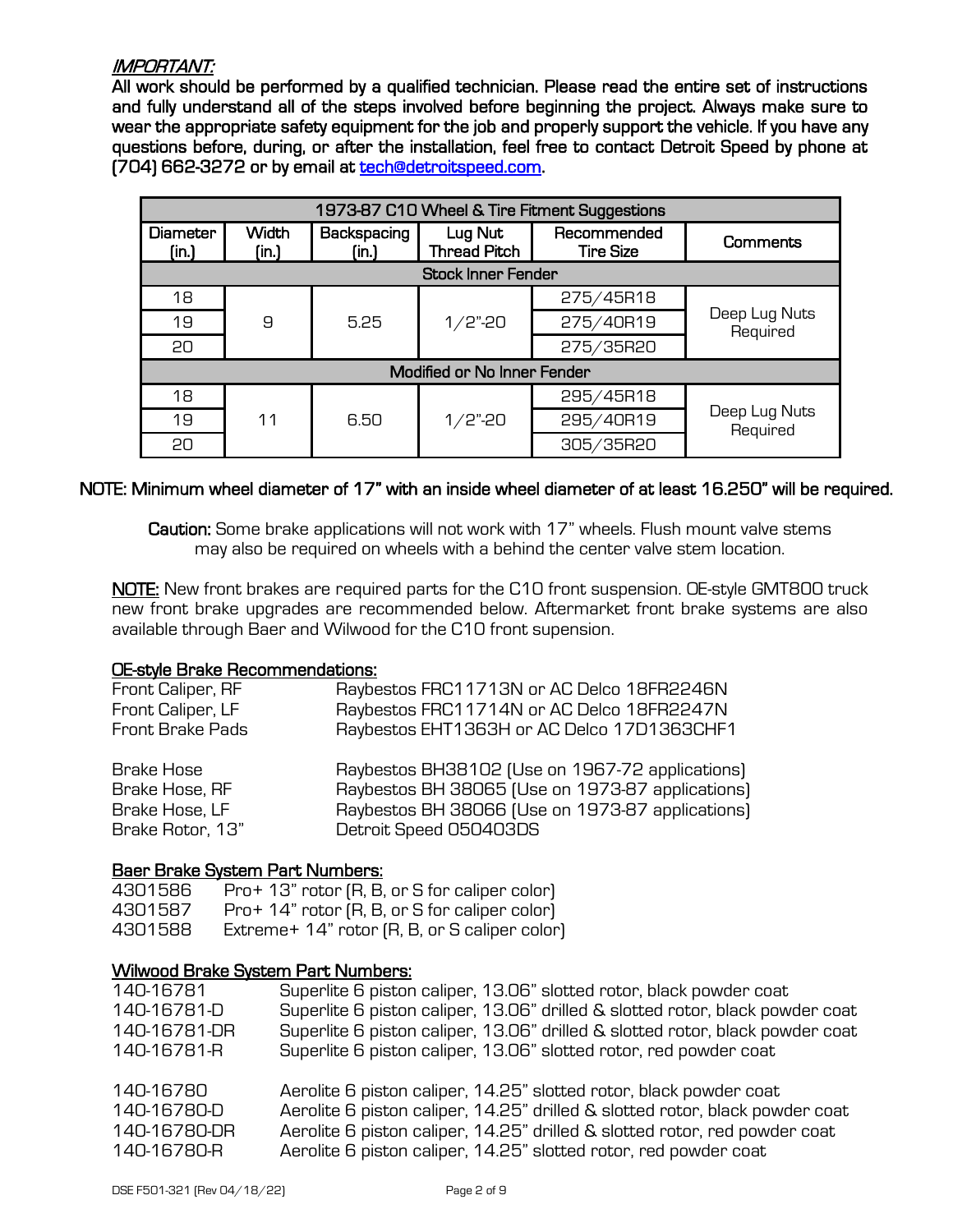### Installation:

- 1. Raise the vehicle on jack stands so that the frame is level with the ground. Remove the front wheels from the vehicle.
- 2. Disconnect the front sway bar from the lower control arms if equipped, by removing the factory 3/8" hardware (Figure 1). If installing the Speed Kit 2, remove the front sway bar if equipped. Remove the outer tie rods from the steer arms.



Figure 1 – Disconnect Sway Bar

3. Remove the brake hose from the brake caliper on both sides of the vehicle. NOTE: Push a piece of rubber hose in the brake hose fitting to keep it from leaking (Figure 2).



Figure 2 – Remove Brake Hose

4. Place a floor jack under the lower control arm and remove the shocks from the vehicle (Figure 3). Lower the floor jack so the upper control arm sits on the jounce bumper on the frame. NOTE: If you are installing the drop spindle kit, just remove the lower shock bolt.



Figure 3 – Remove Shocks

5. Remove the cotter pins from the upper and lower ball joint castle nuts. Loosen both ball joint castle nuts.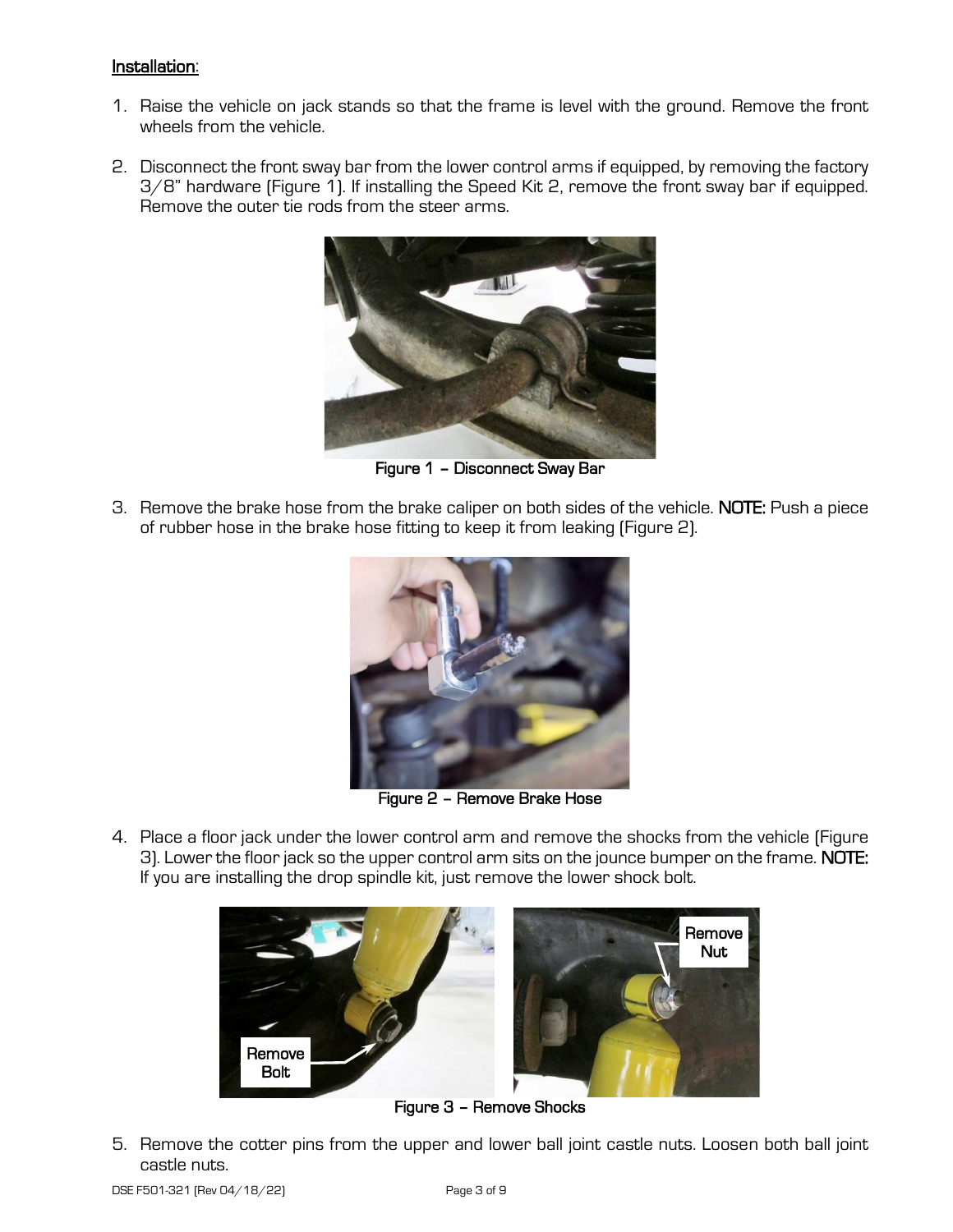- 6. Place a floor jack under the lower control arm and thread the upper and lower ball joint castle nut so they are at the end of the threads on the ball joint. Lower the floor jack slowly to see if the spindle will loosen from the ball joints and rest on the castle nuts. If not, you may need to try and shock the ball joints loose from the spindle with a soft hammer or use a ball joint seperator.
- 7. Once the upper ball joint is seperated from the spindle, lower the floor jack so the lower control arm and spindle drop all the way down out of the upper ball joint stud. **CAUTION:** The coil spring will be under pressure.
- 8. The coil spring can be removed from the vehicle at this point. Remove the lower ball joint castle nut and remove the spindle and brake assembly from the lower control arm.
- 9. For PN: 032090DS, skip to Step 17. For 1973-87 Speed Kit 1 applications, skip to Step 16. For 1971-72 Speed Kit 1 applications, skip to Step 14. For 1967-70 Speed Kit 1 and all 1967- 87 Speed Kit 2 applications, continue to the next step.
- 10.Remove the inner tie rod cotter pin and castle nut. Remove the inner tie rod from the center link. Remove the outer tie rod from the tie rod adjuster sleeve.
- 11. For Speed Kit 1, install the outer tie rod into the center link where the inner tie rod was removed. NOTE: Your outer tie rod will now be your inner tie rod. For Speed Kit 2, Install the provided inner tie rod into the center link. Tighten the castle nut and install the cotter pin.
- 12. Thread the provided tie rod adjuster and jam nut onto the inner tie rod (Figure 4). **NOTE:** For 1967-70 applications, the smaller thread diameter on the tie rod adjuster adapter, will be installed onto the inner tie rod.



| Application            | Inner Tie Rod                                     | Jam Nut                    | Adjuster                | Jam Nut                    | <b>Outer Tie Rod</b>                      |
|------------------------|---------------------------------------------------|----------------------------|-------------------------|----------------------------|-------------------------------------------|
| 1973-87<br>Speed Kit 2 | 1973-87 Inner Tie Rod<br>(092341DS/<br>104-10361) | $11/16$ "-18 LH<br>[Think] | 090102BDS<br>[4.25" L]  | $11/16$ "-18 RH<br>[Thick] |                                           |
| 1971-72<br>Speed Kit 1 | Use Factory Inner<br>Tie Rod                      | Use Factory<br>Jam Nuts    | Use Factory<br>Adjuster | Use Factory<br>Jam Nuts    | 1973-87                                   |
| 1971-72<br>Speed Kit 2 | 1971-72 Inner Tie Rod<br>(99030607/ES403L)        | $11/16"$ -18LH<br>[Thin]   | 090102BDS<br>(4.25" L)  | $11/16$ "-18 RH<br>[Thick] | Outer Tie Rod<br>(092340DS/<br>104-10362) |
| 1967-70<br>Speed Kit 1 | Use Factory <b>Outer</b><br>Tie Rod               | $5/8$ "-18 LH              | 99090001<br>[5.25" L]   | $11/16$ "-18 RH<br>(Clear) |                                           |
| 1967-70<br>Speed Kit 2 | 1967-70 Inner Tie Rod<br>$[104-10260]$            | (Yellow)                   |                         |                            |                                           |

# Figure 4 – Tie Rods & Adjuster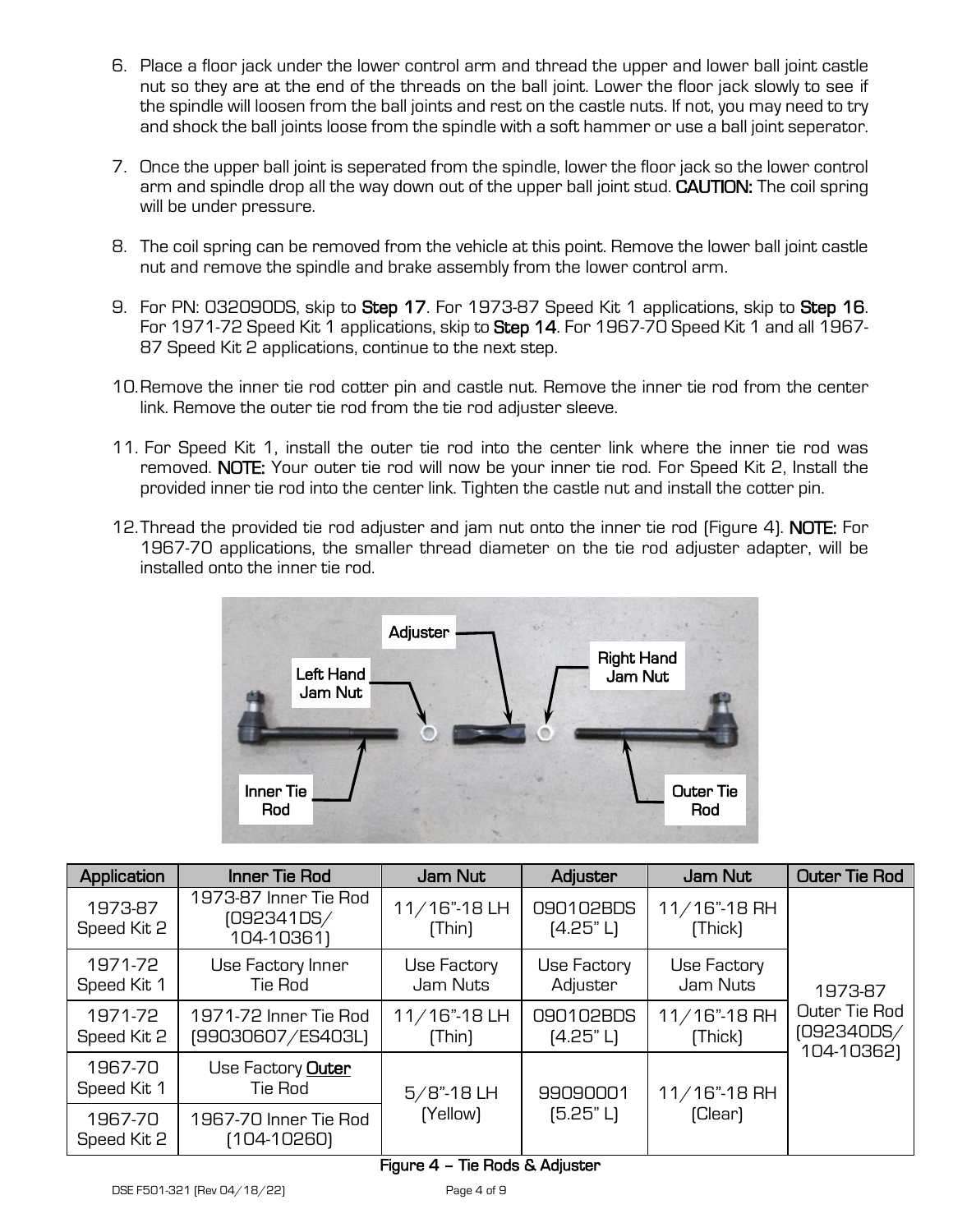- 13.The lower control arm ball joint is pressed into the control arm so you may want to remove the lower control arm from the vehicle in order to remove the ball joint. Once the old ball joint is pressed out, press the new provided ball joint into the lower control arm. Re-install the lower control arm if removed. Torque the lower control arm U-bolts to 85 ft-lbs.
- 14.Remove the upper ball joint from the upper control arm by removing the four bolts. Install the provided ball joint with the new hardware into the upper control arm and tighten (Figure 5).



Figure 5 – Replace Upper Ball Joint

- 15.Thread the provided outer tie rod and jam nut into the tie rod adjuster so you have a similar thread length showing on the inner and outer tie rod on both sides of the vehicle.
- 16.Install the provided shock onto the upper shock mount stud on the frame. NOTE: A new upper shock mount stud is provided if you need to replace the one in your frame. Install the provided hardware to hold the shock in place. Do not torque the upper shock mount hardware.
- 17.With a floor jack under the lower control arm, place the correct upright assembly onto the lower control arm ball joint. Thread the castle nut and washer onto the lower ball joint to keep the upright assembly in place (Figure 6). NOTE: The steer arm on the corner assembly will be pointing towards the front of the vehicle.



Figure 6 – Install Upright Assembly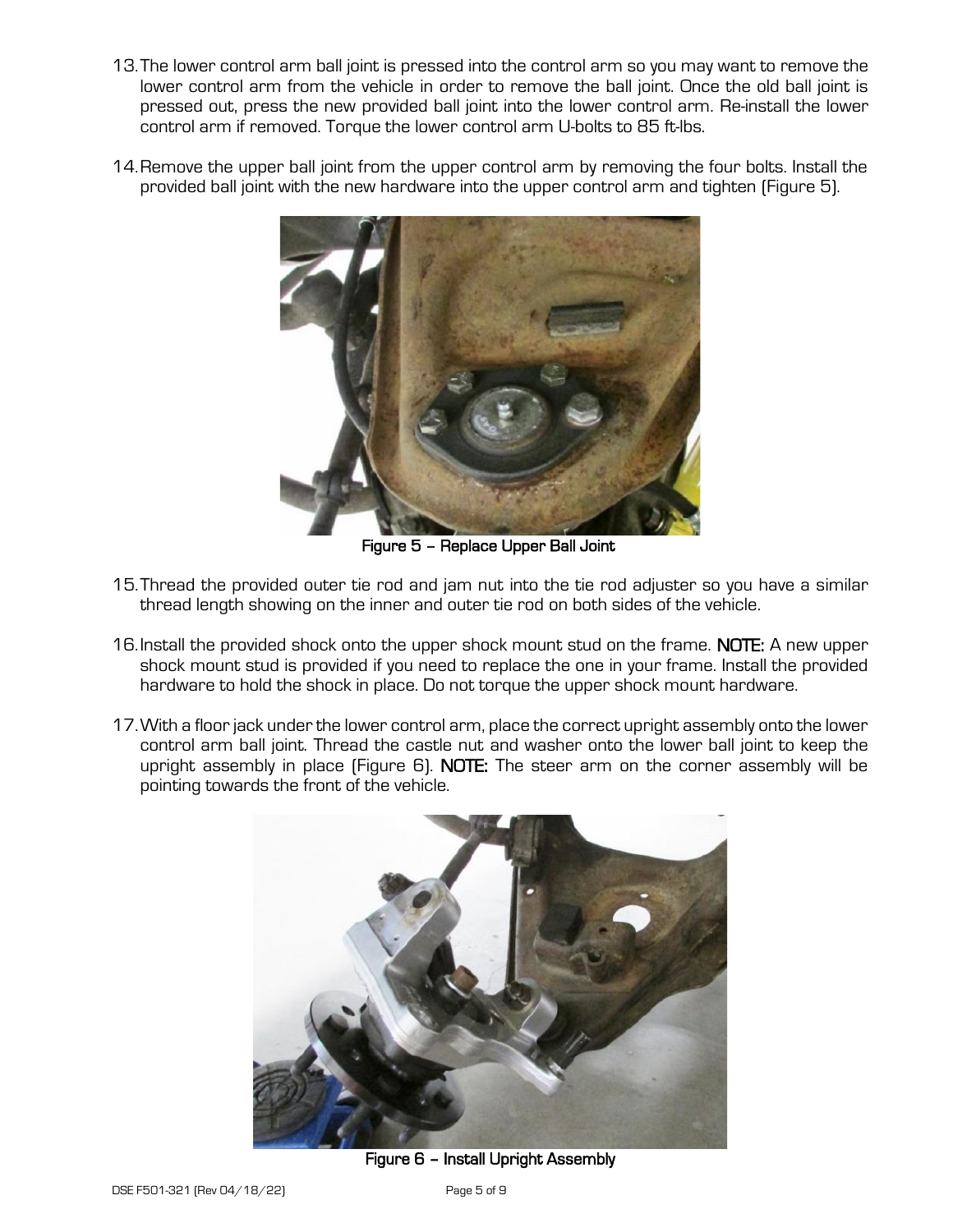18.Place the provided coil spring or position your coil spring into the lower control arm coil spring pocket. Orientate the spring so the tail of the spring lands between the two small holes or half way over the single hole in the coil spring pocket (Figure 7).



Figure 7 – Locate Coil Spring

19.Slowly raise the lower control arm with the floor jack so the coil spring fits up into the upper spring pocket in the frame (Figure 8). The upright assembly will also need to line up with the upper ball joint stud.



Figure 8 – Install Upright to Upper Ball Joint

- 20.As you raise the lower control arm, position the shock so it fits between the two tabs on the lower control arm. Once the shock mounting hole lines up with the tabs, install the lower shock bolt through the shock and mounting tabs. Install the hex nut and washer onto the bolt however do not torque the fasteners at this time.
- 21.Verify that the coil spring has fit into the upper spring pocket and raise the floor jack up until you can fit the upper ball joint stud into the upright. Thread the castle nut and washer onto the ball joint to hold it in place.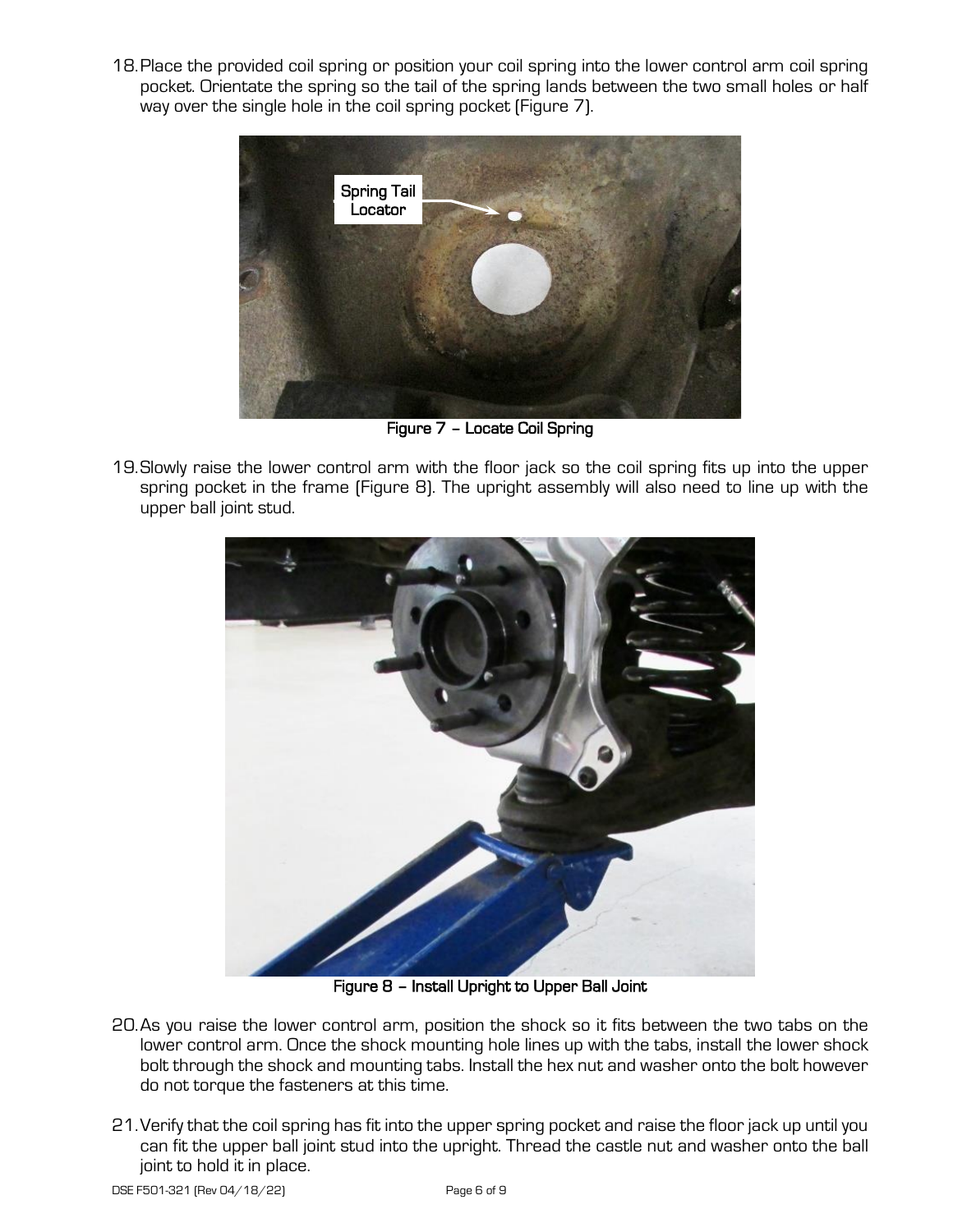22.Confirm the coil spring is correctly located in the upper and lower spring pockets. Then, tighten the upper and lower ball joint nuts. Torque the lower ball joint nut to 90 ft-lbs. and the upper ball joint nut to 50 ft-lbs. Apply additional torque to the castle nut to align and install the cotter pin in the upper and lower ball joints. Split the cotter pin and bend one half around the top side of the castle nut and the other half around the bottom side of the castle nut. Trim the cotter pin as needed (Figure 9).



Figure 9 – Install Ball Joint Castle Nuts and Cotter Pins

23.Install the outer tie rod into the steer arm on the upright and tighten the castle nut. Torque the castle nut to 35 ft-lbs. plus additional torque to align and install the cotter pin. Trim the cotter pin as needed (Figure 10).



Figure 10 – Install Outer Tie Rod

24.Torque the upper and lower shock mount to 60 ft-lbs. Repeat Steps 5 through 23 for the opposite side of the vehicle.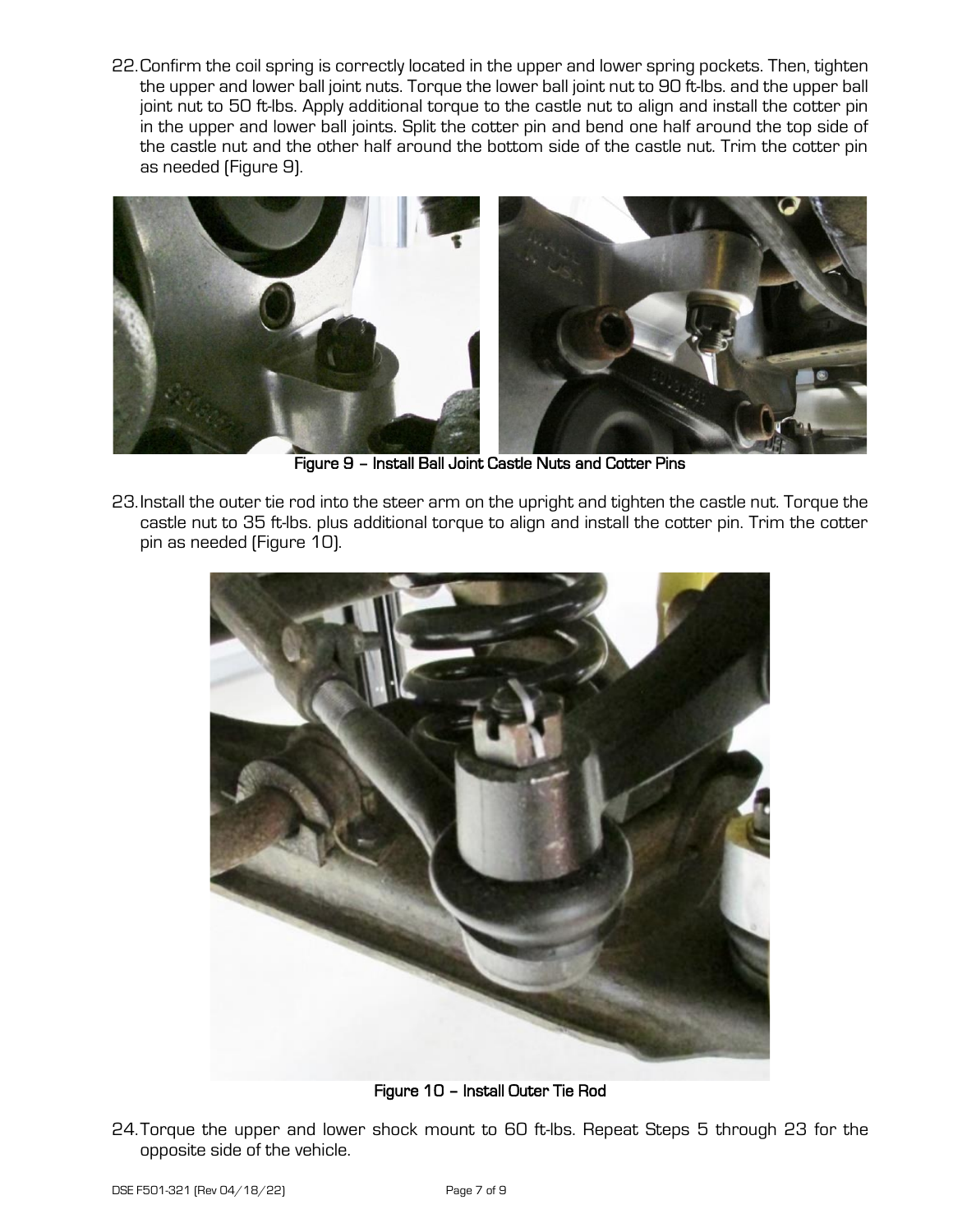25.Detroit Speed offers 13" front brake rotors with a 5 x 5" and 5 x 4-3/4" dual bolt pattern if you plan on running OE style brake calipers and pads. Use Detroit Speed part number 050403DS for the rotor kit (Figure 11). Detroit Speed also offers a 9" dual diaphragm brake booster and master cylinder kit, PN 050110DS for the 1967-72 truck applications (Figure 12).



Figure 12 – Brake Booster/Master Cylinder Kit

- 26.Install your front brake kit per the manufacturers' instructions. Attach the brake hoses and bleed the brake system.
- 27.Re-install the factory sway bar end links to the lower control arms if equipped. Torque the fasteners to 25 ft-lbs. on both sides of the vehicle (Figure 13). For Speed Kit 2 installations, follow the Detroit Speed sway bar (PN: 031419DS) instructions to install your front sway bar.



Figure 13 – Speed Kit 2 with DSE Rotor Kit

28.Re-install your wheels and tires back onto the vehicle. Lower the vehicle to the ground. Jounce the front end of the vehicle while rolling the vehicle back and forth to settle the suspension.